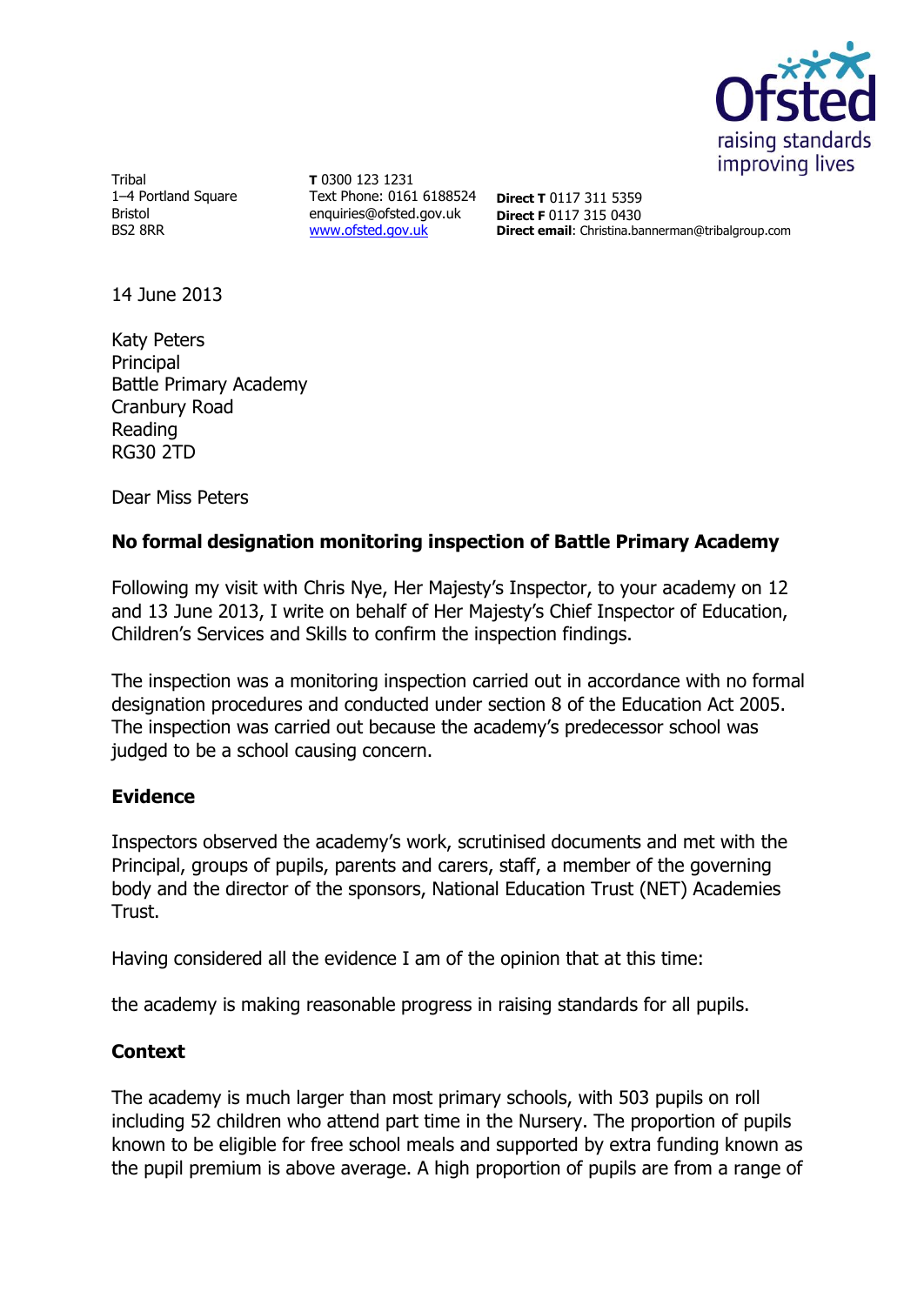

ethnic minority groups and a much larger number of pupils than is usual are at an early stage of learning to speak English. The proportion of pupils on the school's register of special educational needs is below average, although the number with statements of special educational needs or who are supported at school action plus is average. Their needs relate mainly to moderate learning difficulties, autistic spectrum disorder, and behaviour, emotional and social difficulties. More pupils than usual join the academy at different times during the year. The turnover of staff is high and the academy experiences difficulties in recruiting and retaining teachers due to the predecessor school, Battle Primary School, having been in special measures on more than one occasion. The academy meets the government's floor standards which set the minimum expectations for pupils' attainment and progress.

## **Achievement of pupils at the academy**

Children's attainment on entry to the Early Years Foundation Stage is exceptionally low, especially in communication and language. Children progress well in the Nursery, but only about half of them go on into the Reception classes. Children's progress in Reception classes has been too slow in the past. Improvements in the use of assessment to match activities more closely to children's needs are beginning to raise standards. By the time pupils join Key Stage 1 their attainment is now below, rather than well below, the expectations for their age.

Due to a high turnover of staff, pupils in Key Stage 1 do not make the progress expected and their attainment is well below average. Progress in reading, however, is improving significantly due to the systematic teaching of phonics (the sounds letters and combinations of letters make).

While the attainment of pupils in Key Stage 2 is also well below average, it is improving. Current pupils make better, although not yet consistent, progress across the key stage due to an increase in the proportion of good teaching. As a result of teachers' higher expectations, more pupils now reach the higher levels in their work. Pupils make better progress in reading and writing than in mathematics. They are beginning to read a wider range of texts. They produce more extended writing and their handwriting and spelling are improving well. Pupils take pride in the presentation of their work, as reflected in the good quality displays of their work around the school.

Through the introduction of more engaging curriculum topics and practical activities such as group discussion and problem solving, the academy is beginning to close the gaps in the achievement of boys, pupils known to be eligible for free school meals who are supported by the pupil premium funding, and pupils who speak English as an additional language. While pupils with statements of special educational needs progress as expected, the progress of other pupils who are disabled or who have special educational needs lags too far behind. The academy is beginning to tackle this by training the teaching assistants to provide specific support to meet the pupils' varying needs.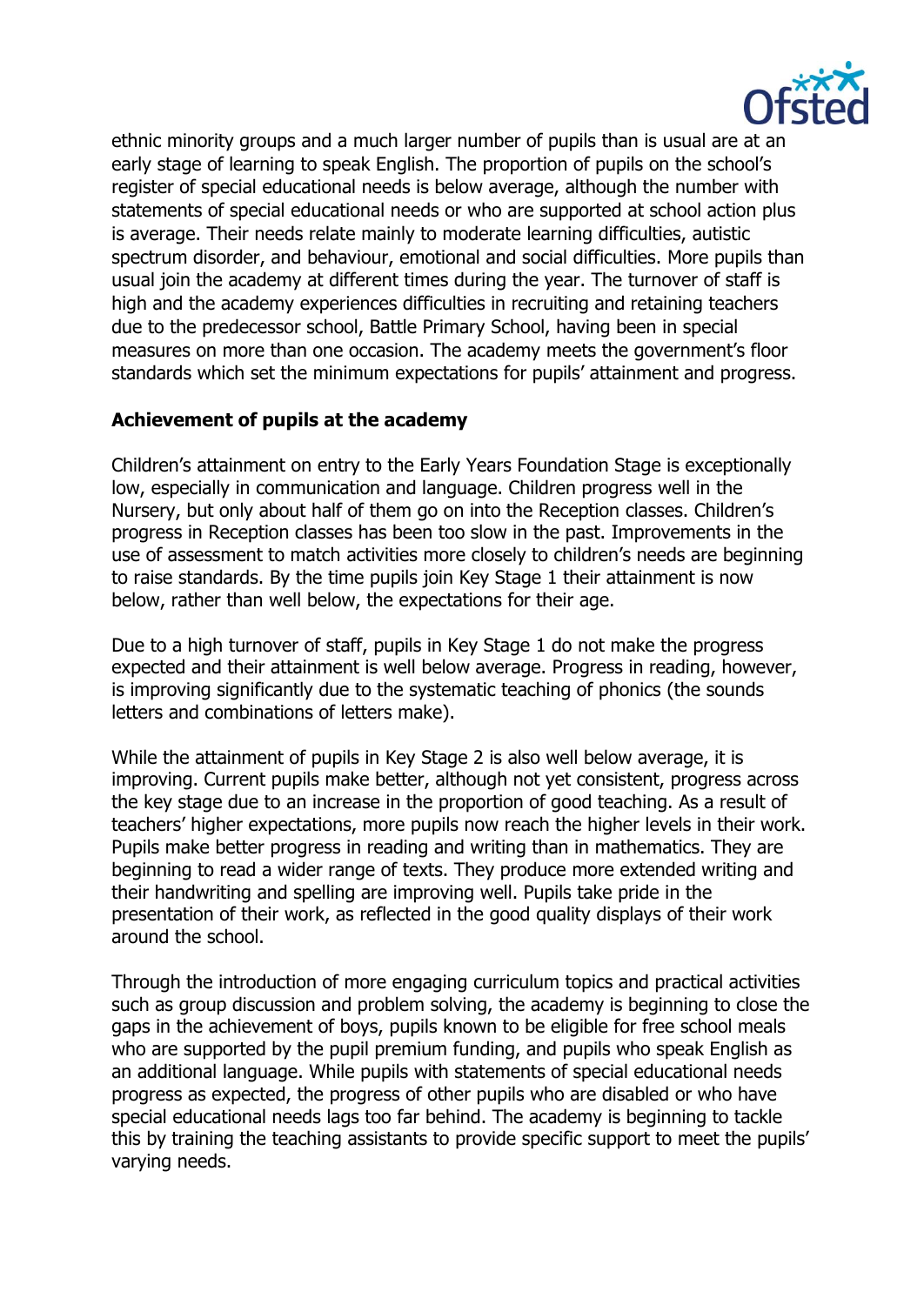

# **The quality of teaching**

The proportion of good teaching is increasing and inadequate teaching is being eliminated, particularly in English and at Key Stage 2 where standards are beginning to rise. Teaching is not yet consistently effective across all subjects and key stages. Teachers' subject knowledge has improved in English due to good quality staff training and support. Teachers' marking is improving and this, together with targets for literacy, is helping pupils to know how to improve their work. In all lessons, relationships between teachers and pupils are positive and encourage pupils to join in confidently. Key features of better taught lessons are teachers' high expectations, their modelling of the skills to be developed and clear lesson plans that involve a range of resources and activities to engage pupils in thinking and learning for themselves. The most important factor is the teacher's ability to constantly assess pupils' progress and to adapt the pace of learning, the activities and questions to match their different needs. This engages all pupils and maintains a good pace of learning for each of them. In particular, it is enabling more pupils to reach the higher levels.

In less successful lessons, the tasks and teachers' questions are not adapted to challenge the range of needs, so the pace of learning is slow, pupils lose interest and some of them cause low-level disruption. In these lessons, teaching assistants are often given too little direction to help disabled pupils and those with special educational needs to make sufficient progress. In most lessons, pupils are not assessing their own and each other's progress enough.

## **Behaviour and safety of pupils**

The academy has put in place a number of effective strategies to address previous weaknesses in behaviour. Consequently, behaviour, although improving rapidly, is not yet good. There is now a more calm and orderly environment for learning because staff are using school policies increasingly consistently. Pupils are keen to learn and they work well together in lessons that interest and engage them. However, incidents of low-level disruption in the lessons where teaching is less effective are still too common. Pupils are encouraged to walk sensibly around the school and to hold doors open for others. In the playground, pupils engage in more cooperative play because there is now more equipment, and staff and pupils have been trained as play leaders.

Through the curriculum, pupils develop very good understanding of all forms of bullying, including cyber bullying, and how to keep themselves safe. They say they are confident that staff would deal quickly with any concerns they raise. They also say that racist comments are rare and children from different backgrounds get on well together. This was seen to be the case. Pupils say they feel safe and well looked after in school, although some feel less safe around pupils with challenging behaviour. Members of staff manage the behaviour of these pupils effectively and well-maintained records indicate that incidents of poor behaviour and exclusions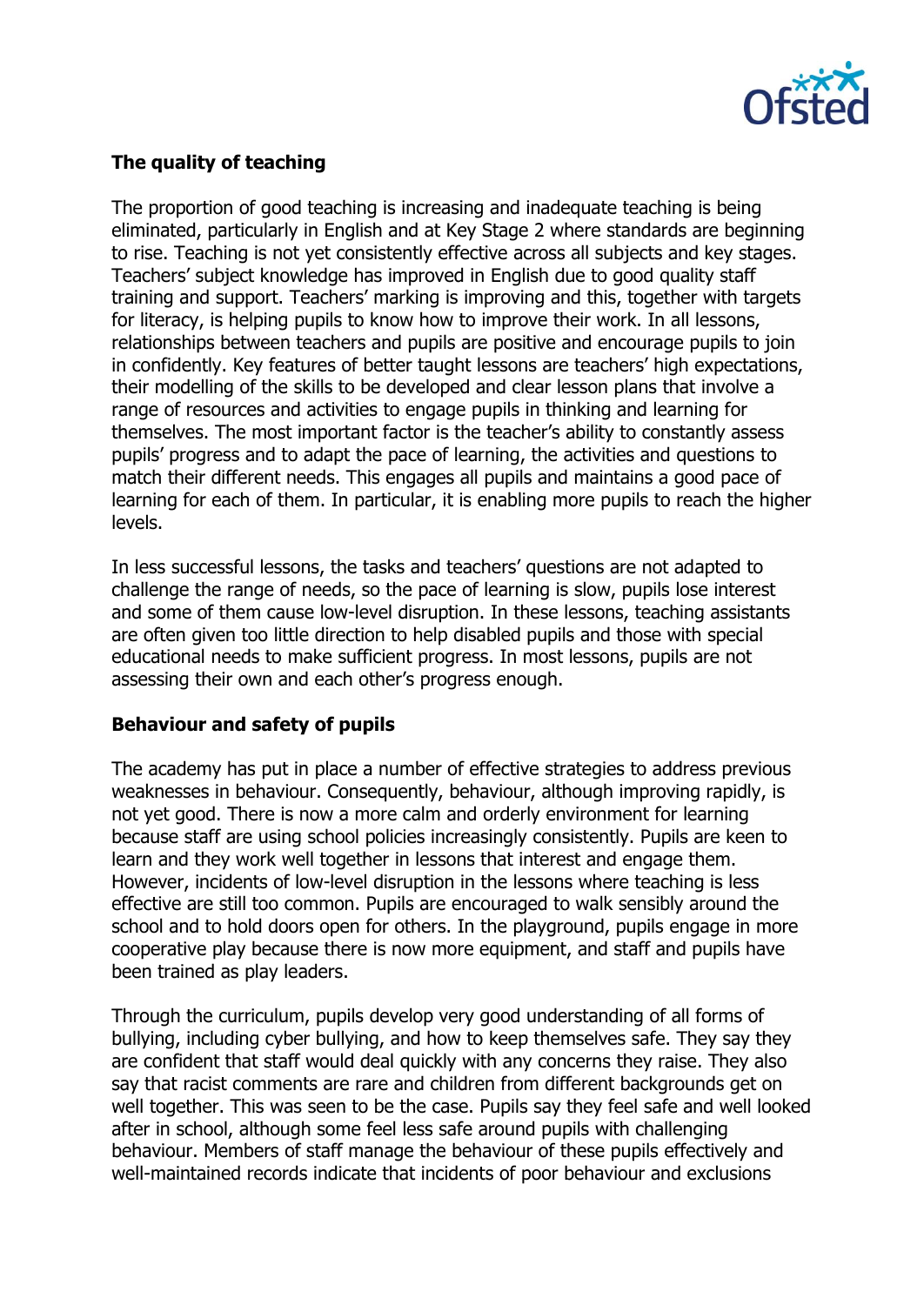

have decreased significantly. The views of the small group of parents and carers who spoke with inspectors informally in the playground varied. Some felt behaviour had improved and others still had concerns about bullying, reflecting the inspectors' views that behaviour is not yet good. In spite of the academy's efforts to work with parents and carers, attendance remains well below average. Most pupils are punctual to school.

## **The quality of leadership in and management of the academy**

The Principal and two assistant principals provide strong leadership and clear direction for improvement through clear action plans, policies and procedures, and through leading by example. They are supported currently by a seconded deputy principal until the end of the summer term. This effective senior leadership team is bringing about improvements in all aspects of the academy's work. However, there is not yet enough middle leadership capacity to help them to bring about improvements in teaching and learning and to raise standards more quickly. The assistant principals have responsibility for teaching full time in class as they provide the most effective teaching in the school. Their responsibilities for leading on English and mathematics will be given to the new middle leaders who have been appointed for the next academic year. A new special educational needs coordinator has also been appointed. The governing body and sponsors are aware of the need to appoint further high calibre teachers in order to release the assistant principals from some of their teaching commitment. This will help them to fulfil their leadership roles and to develop the leadership skills of the new middle leaders.

Through rigorous and accurate self-evaluation, including analysing information about pupils' progress, lesson observations, and examination of pupils' work and teachers' planning, senior leaders identify the most important areas for improvement, such as reading. The actions they take are beginning to raise standards. They do this through robust checking of the quality of teaching and setting clear targets for teachers, and through teachers' training and support. They are helped in this by the new system for checking pupils' progress. This helps them to hold teachers to account for the progress their pupils make and to identify appropriate support for identified groups of pupils.

The progress information also helps the governing body to hold senior leaders to account for the standards reached. The challenge and support provided by governors are leading to standards being improved, such as for pupils known to be eligible for free school meals who are supported by pupil premium funding. Governors ensure finances are used efficiently and effectively, for example they are currently reviewing the work of the teaching assistants in order to raise standards for disabled pupils and those with special educational needs. They make sure statutory requirements are met. As a result, safeguarding procedures are robust and up to date. The breakfast club is well managed. The academy is developing ways of engaging parents and carers more in its work, such as through regular parental questionnaires and curriculum events. The more creative curriculum, for example a